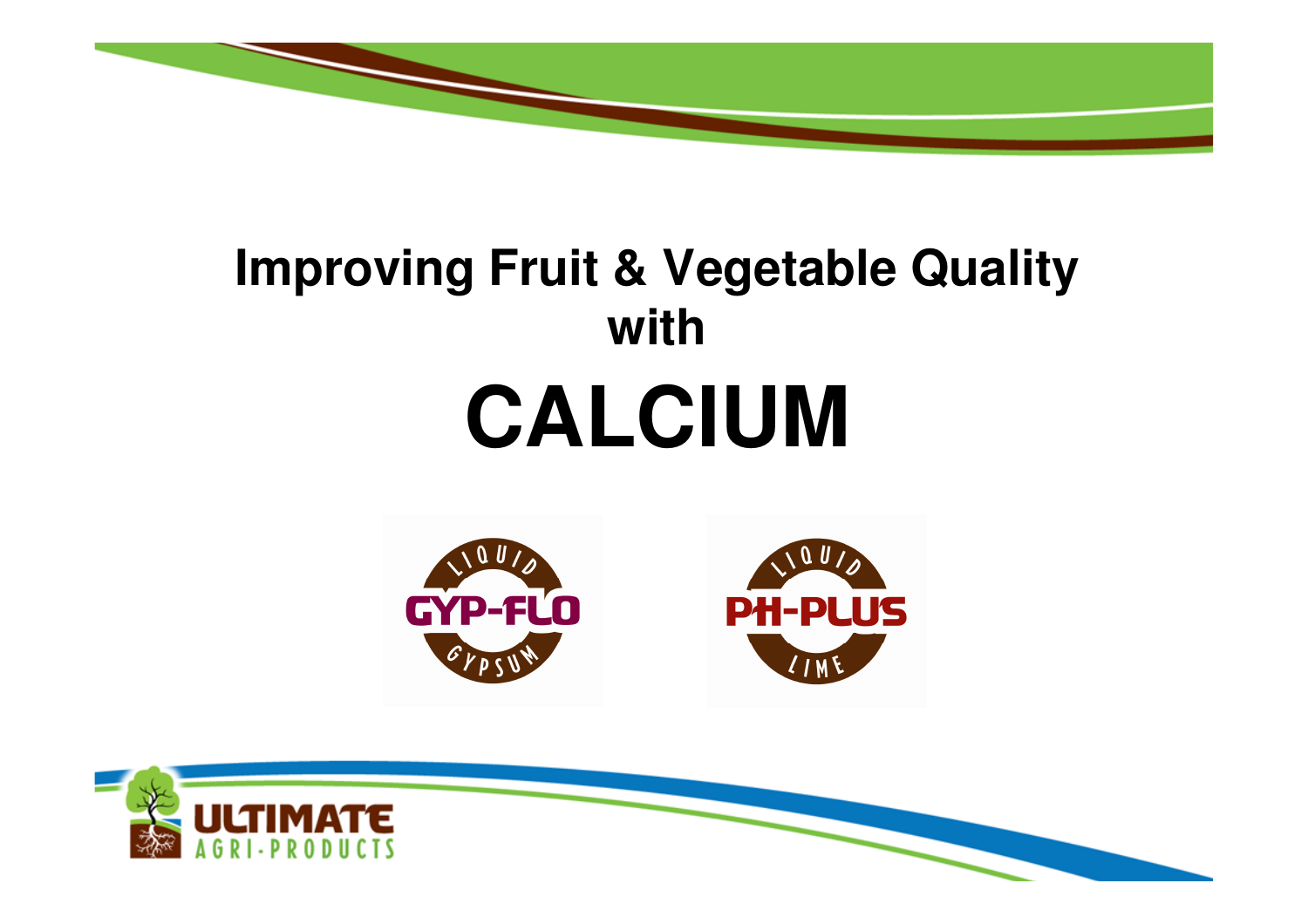## What Treatment Should I Use?



GYP-FLO: For Sodium/Hard Soils.





#### PH-PLUS: For Acid/Low Soils.

Note: Both product treatments are highly effective with increasing Calcium levels and produce quality whilst also reducing internal breakdown.

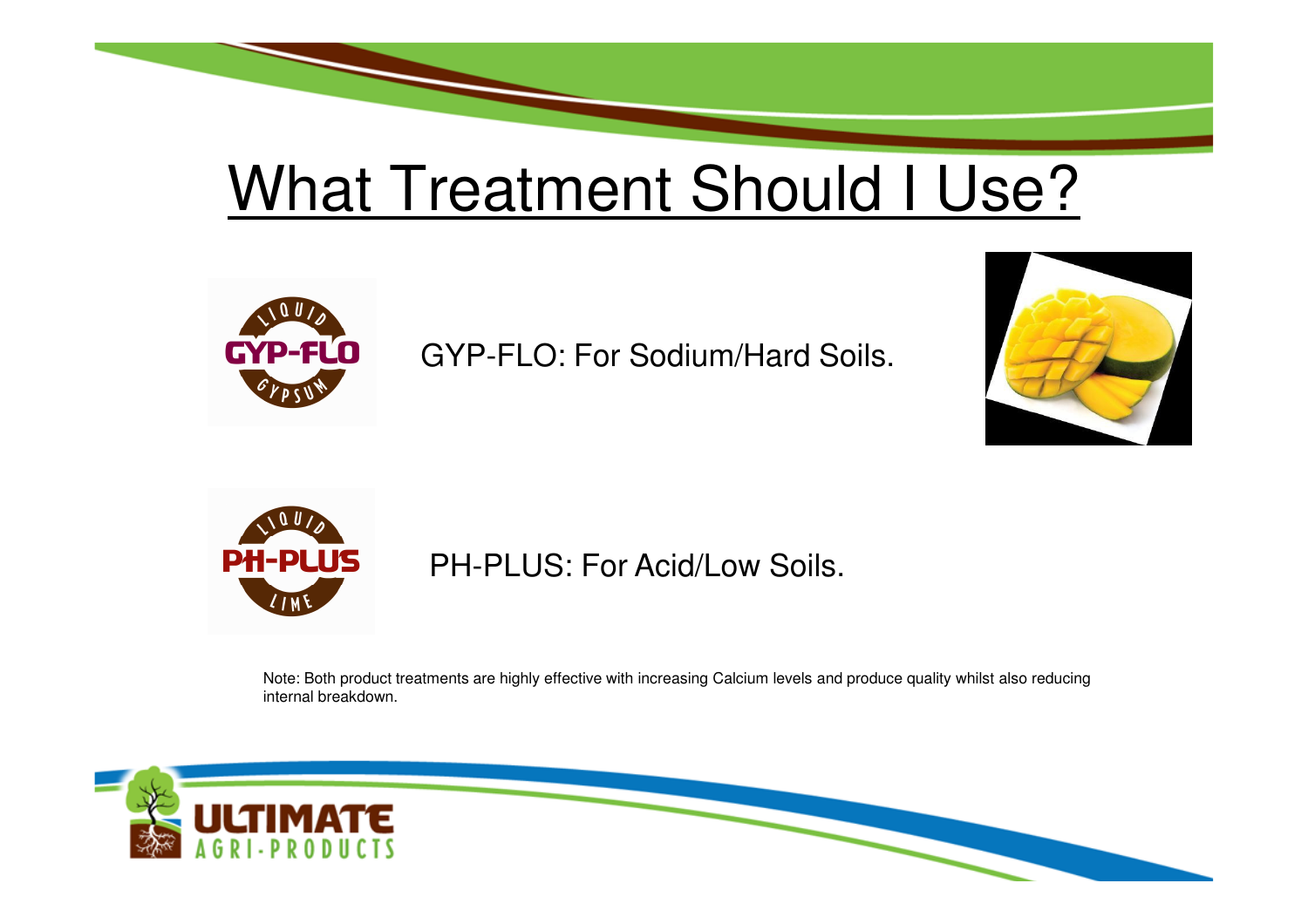### Calcium Improves:

- •Crop establishment and plant cell structure.
- • Improves fruit retention, produce weight and also increases shelf life.
- •Increased marketable yield.
- •Adjusts soil pH (PH-PLUS treatment only).
- • Reduces Sodium effects and improves soil structure(GYP-FLO treatment only).



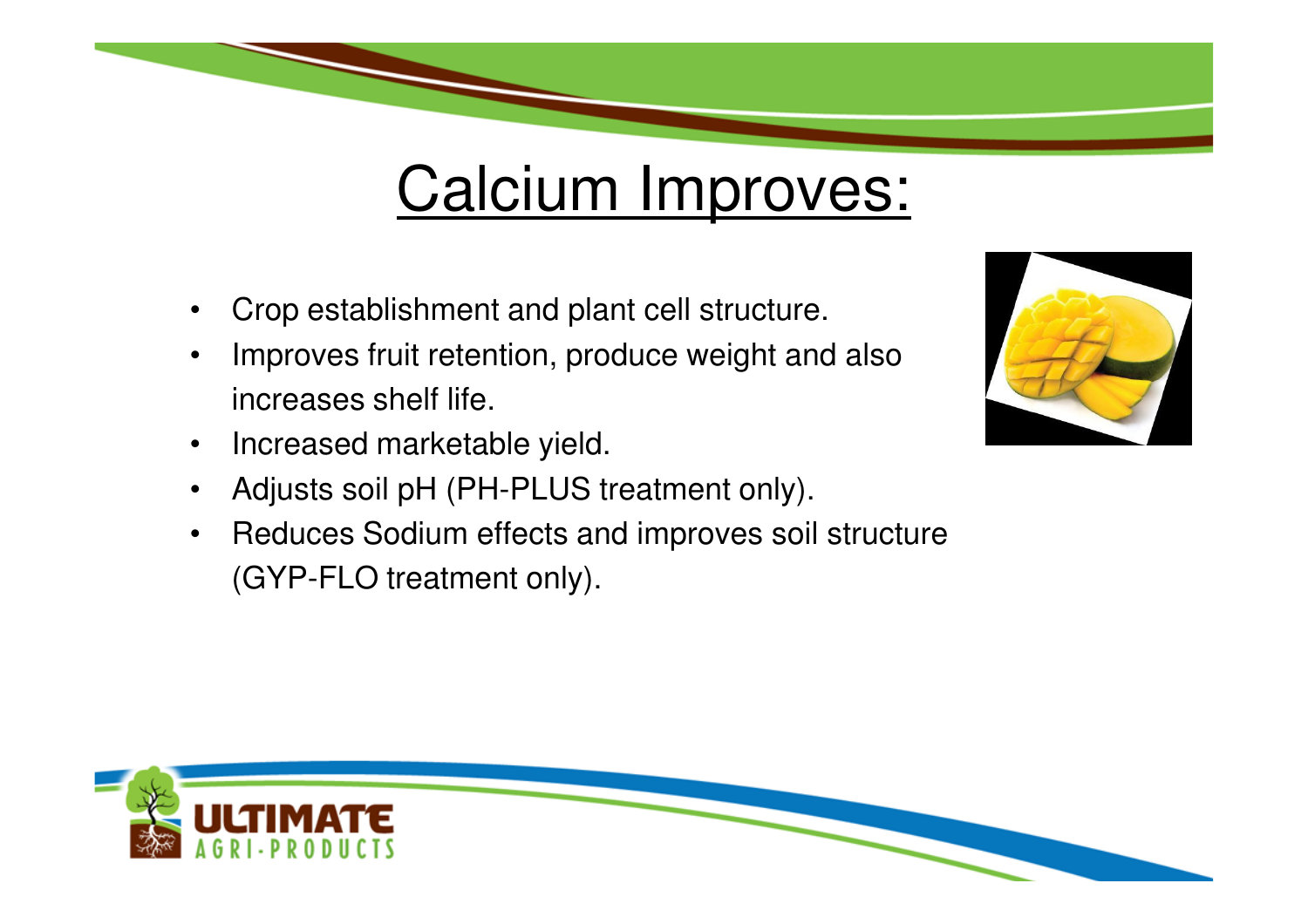## GYP-FLO "Liquid Gypsum"

- •35% Calcium.
- $\bullet$ 25% Sulphur.
- •Average particle size is 5 micron.
- Apply via irrigation including under tree sprinklers or drip systems and boomspray.
- • Apply at 12 litres per hectare rate 4 times from bud push to fruit being golf ball size (Mangoes).
- •>80% availability to soil/plant.



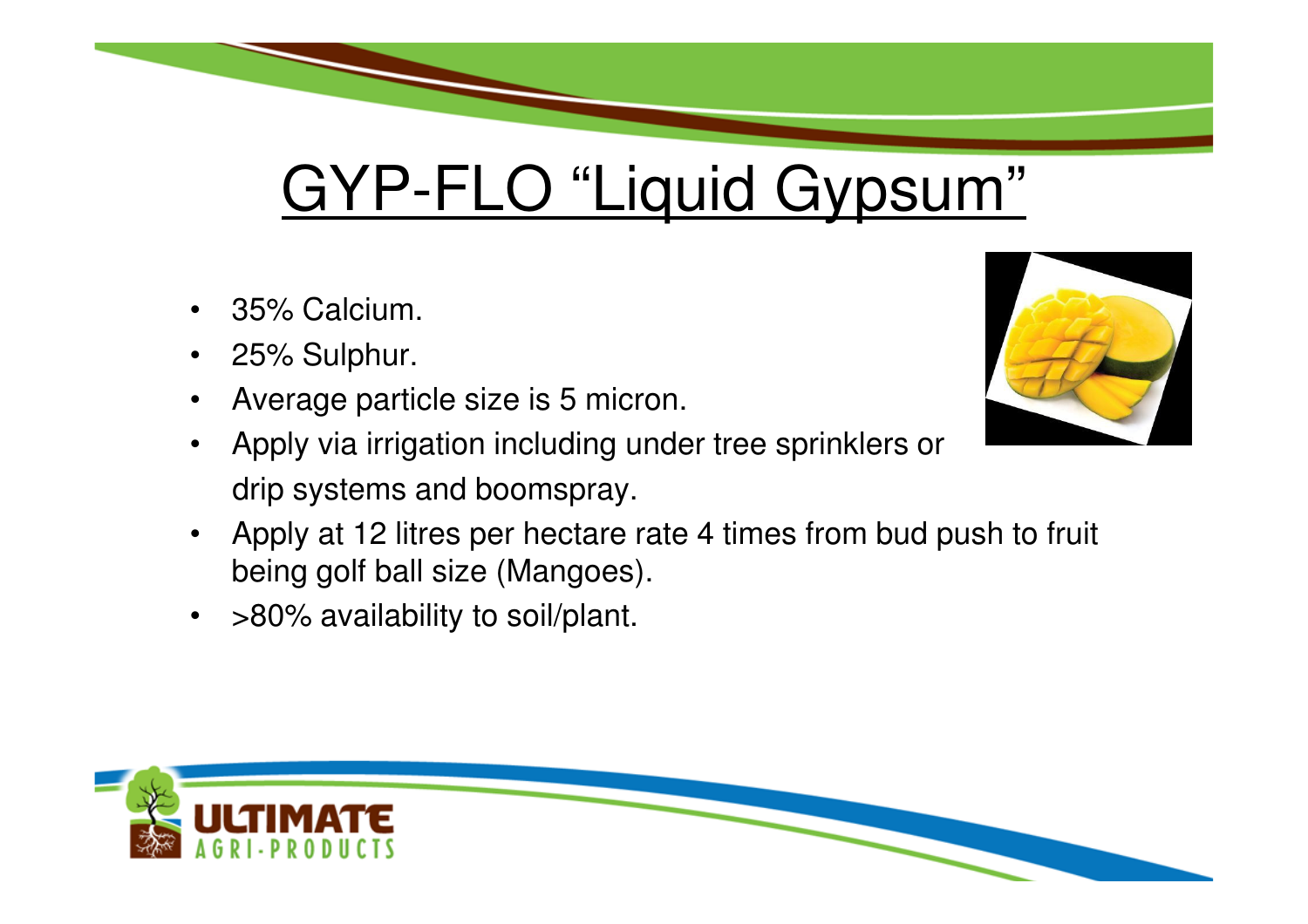

140

Crop: Potato's

Trial Source: Agrifood Laboratory

Location: Dorrigo, NSW

### **GYP-FLO Field Trial**

120 mg/kg6080100120 Application Method: BoomsprayApplication Rate: 50 litres/ HaReport No:20010157539 mg/kg02040**Control**  GYP-FLO**Calcium mg/kg (Potato Tubers)**

> The above graph represents a common result for GYP-FLO as it contains high levels of available Calcium (>80%). Gyp-Flo is proven in the field to increase the Calcium levels in potato tubers.

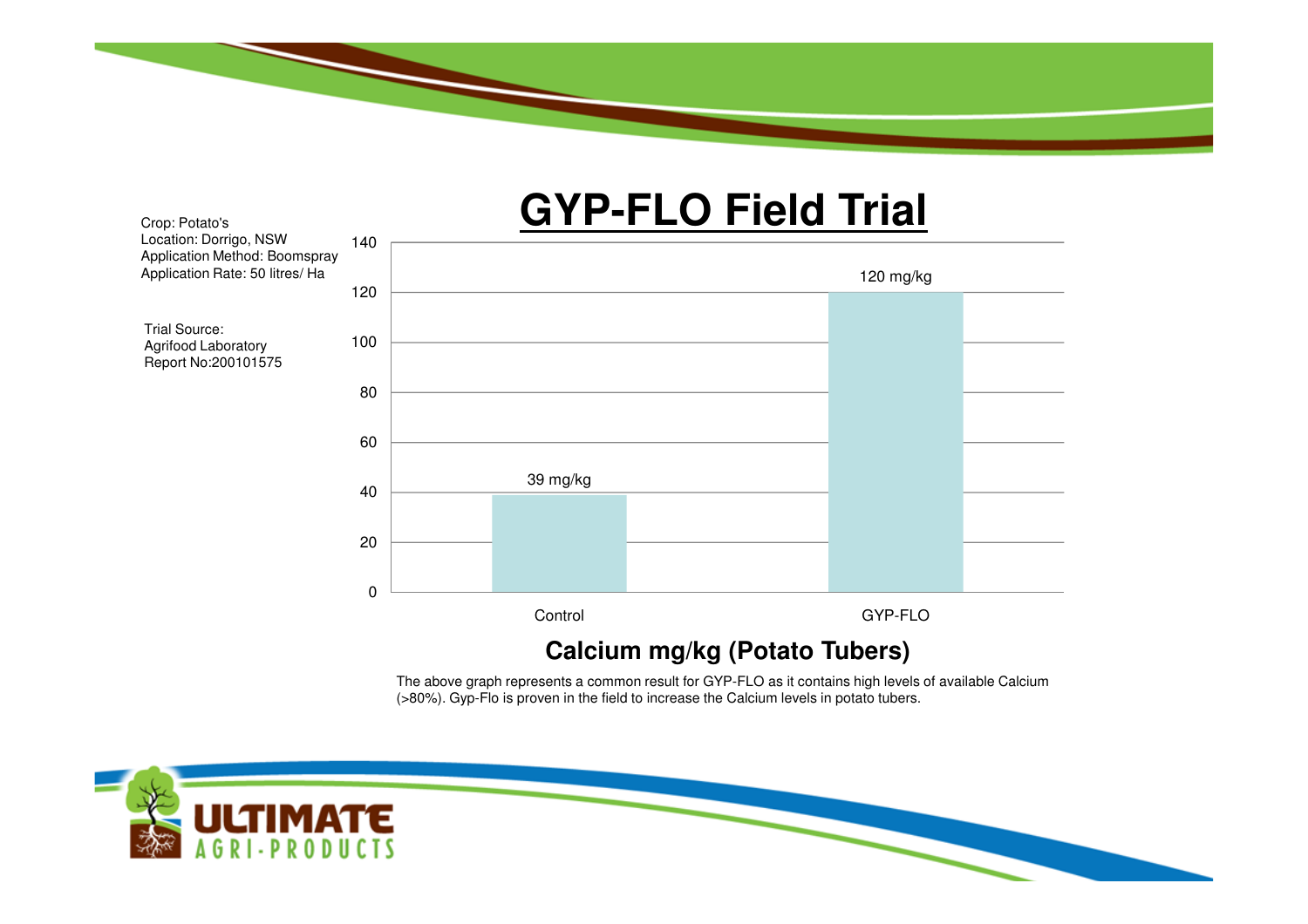

#### **GYP-FLO Field Trial**



GYP - FLO has reduced the soil Exchangeable Sodium Percentage dramatically by 69%, therefore providing a superior growing profile for the vines without moving the soil pH with only one application in one growing season, while also increasing the soil Exchangeable Calcium.

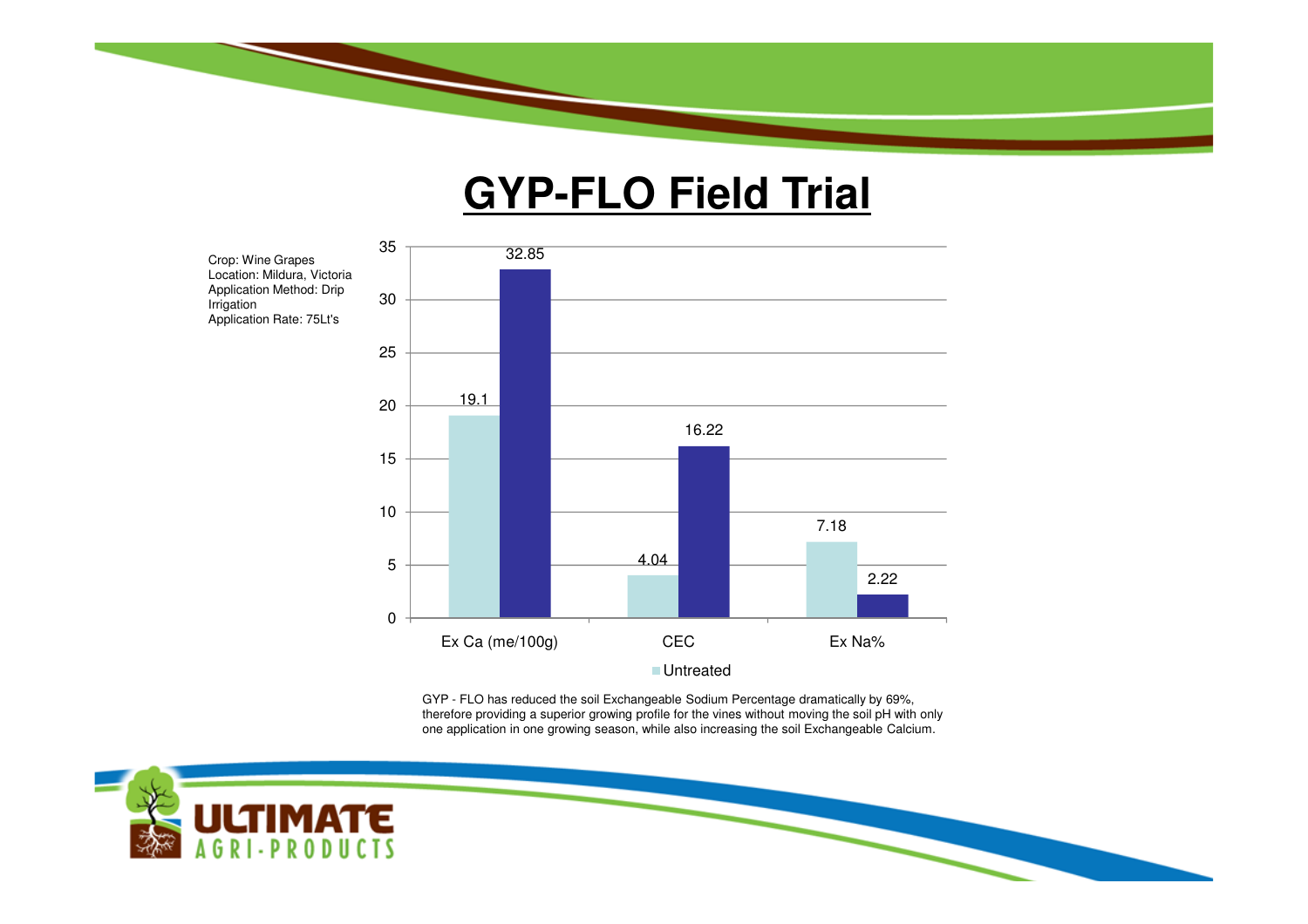

## PH-PLUS "Liquid Lime"

- •48% Calcium.
- •Average particle size is 5 micron.
- • Apply via irrigation including under tree sprinklers or drip systems and boomspray.



- Apply at 30 litres per hectare rate at bud push and again at the post harvest stage at 25 litres per hectare rate (Mangoes).
- •>80% availability to soil/plant.

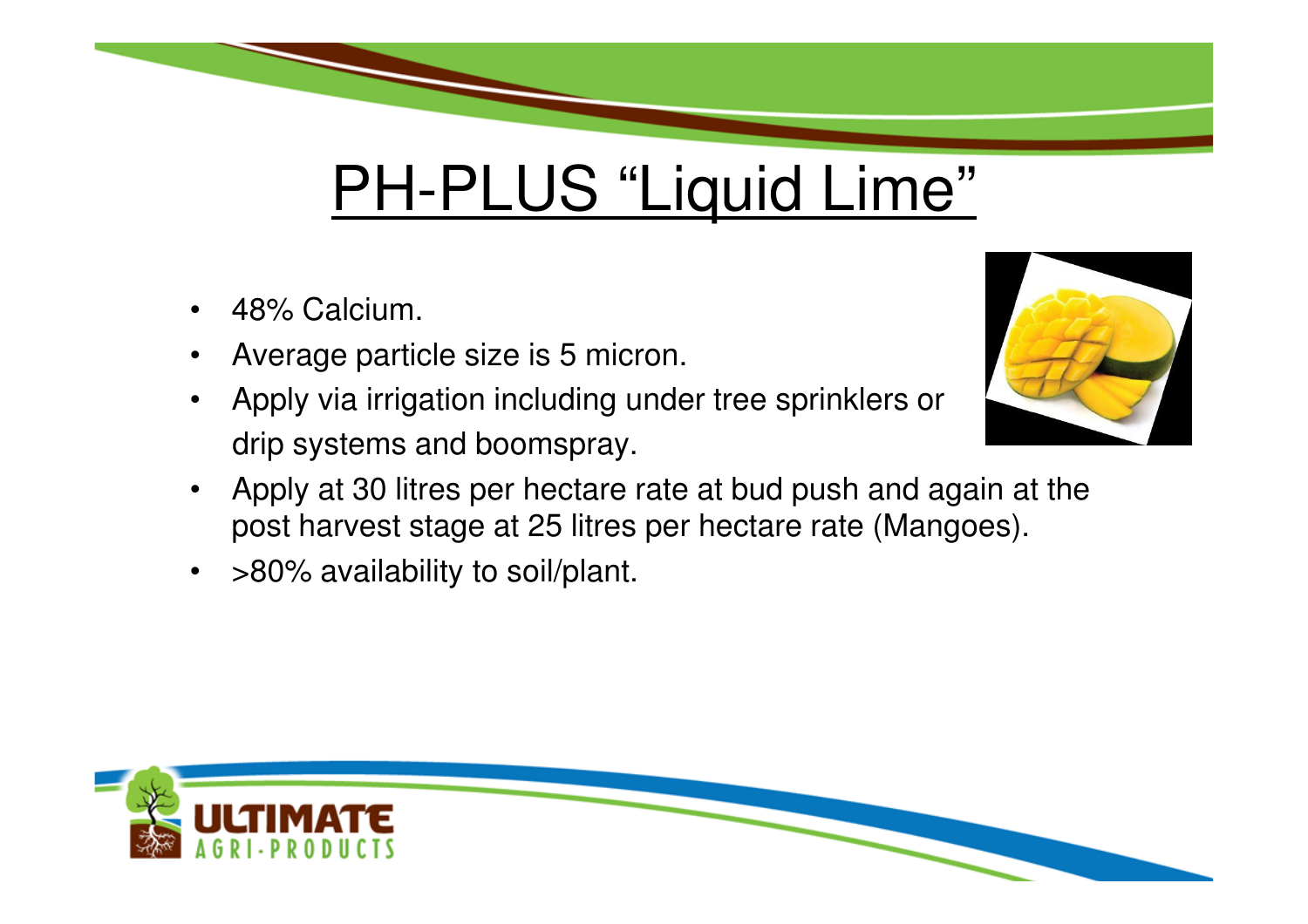

#### **PH-PLUS Field Trial**

Crop: Apple Location: Southern Victoria Application Method: Drip IrrigationApplication Rate: 50Lt/Ha



The PH-PLUS (Liquid Lime) has shown an increase in the soil pH by .5 of a unit over the control area while also increasing the Exchangeable Calcium by 44% with only one application over one season.

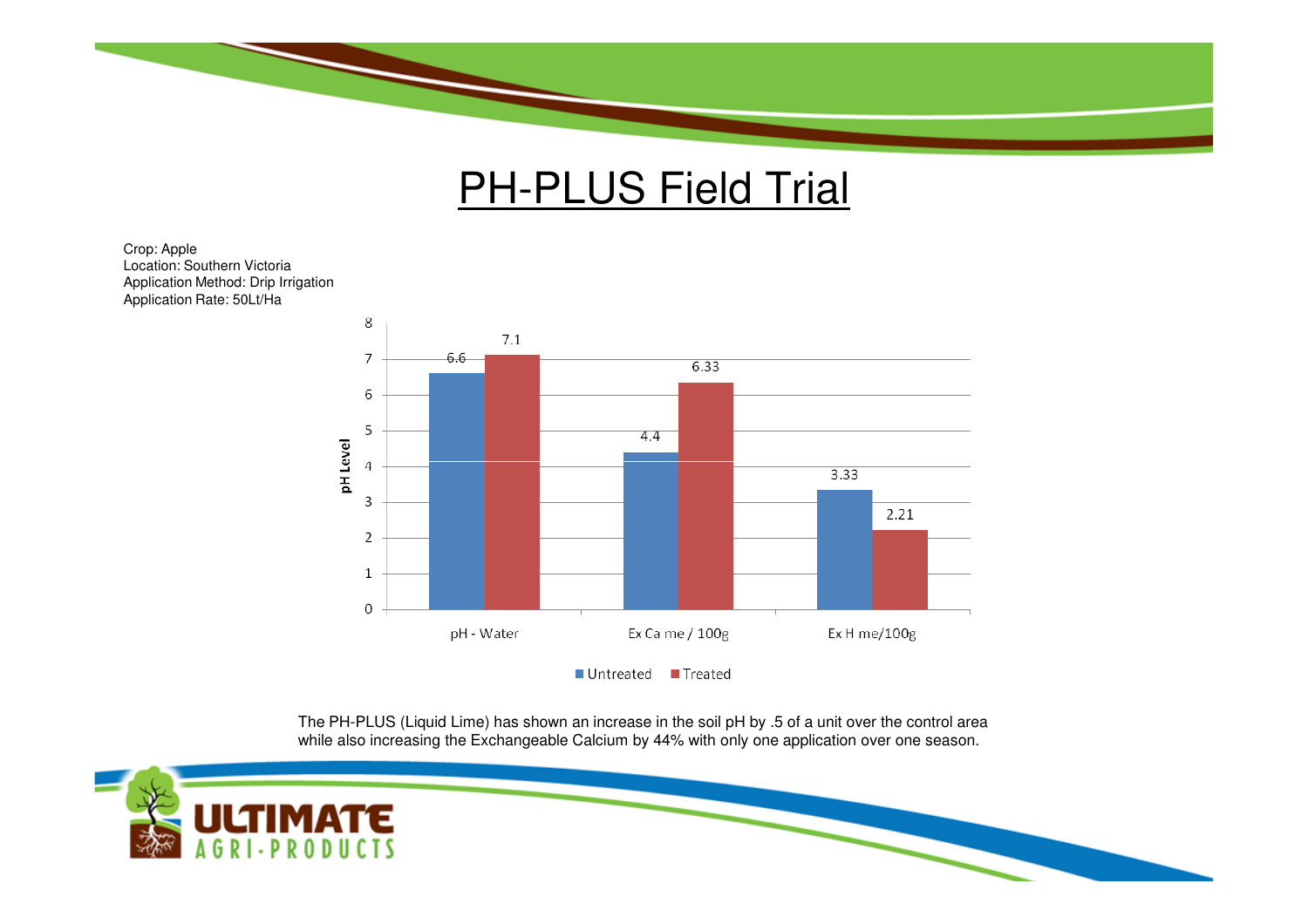# GYP-FLO Testimonial



Picture: (Left) Bruce Nastasi - GOLD-PAK, Mareeba Nth QLD & (Right) Peter Leach –Director, Ultimate Agri Products

#### **GYP-FLO ADDS TO QUALITY"Article: North Queensland Fruit & Vegetable Grower"**

Bruce Nastasi knows that quality can be everything when it comes to mangoes. In searching out the best way of achieving this, Bruce improved his mango quality by applying GYP-FLO.

Pictured with Peter Leach (right), a director of Ultimate Agri Products, Bruce says that after using GYP-FLO for the past four years he has doubled the calcium value in the fruit , leading to increased shelf life, fruit retention and a huge reduction in internal breakdown.

 In supplying a large export market, Bruce needs to produce high quality mangoes for the best return and GYP-FLO has played a big part in his overall program.

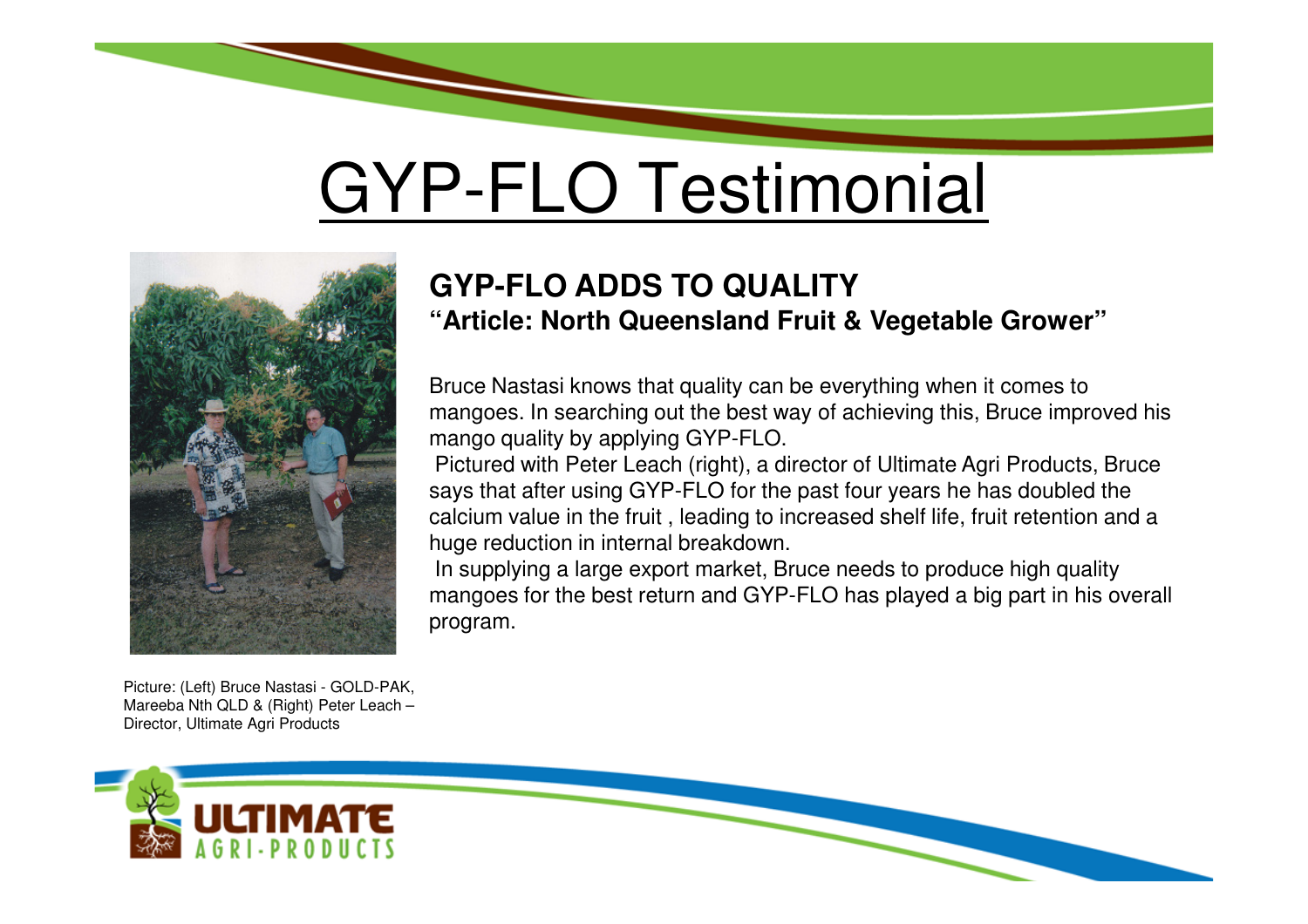# PH-PLUS Testimonial





Photo: Mark Chapman from Chappieswww.chappies.com.au

#### "PH-PLUS PROVIDES OUR CALCIUM NEEDS"

Our family ran orchard is a major National supplier of high quality Cherries, Raspberries, Blackberries, Lemons and Persimmons grown over 100 hectares (250 acres) on 3 separate sites in Victoria, Southern Australia.

We have worked closely with Glen McDonald "Ultimate Agri Products" for over 15 years fine tuning our nutrient programs. We have been using PH-PLUS since it's market release 12 years ago.

 PH-PLUS has proven to be an excellent product in supplying available Calcium that assists us in maintaining our benchmark with shelf life, weight, fruit firmness and size.

 This helps us to service and supply our buyers with high quality fruit. PH-PLUS is an easy product to use and we have found it to be flexible with application timings when Calcium is quickly needed.